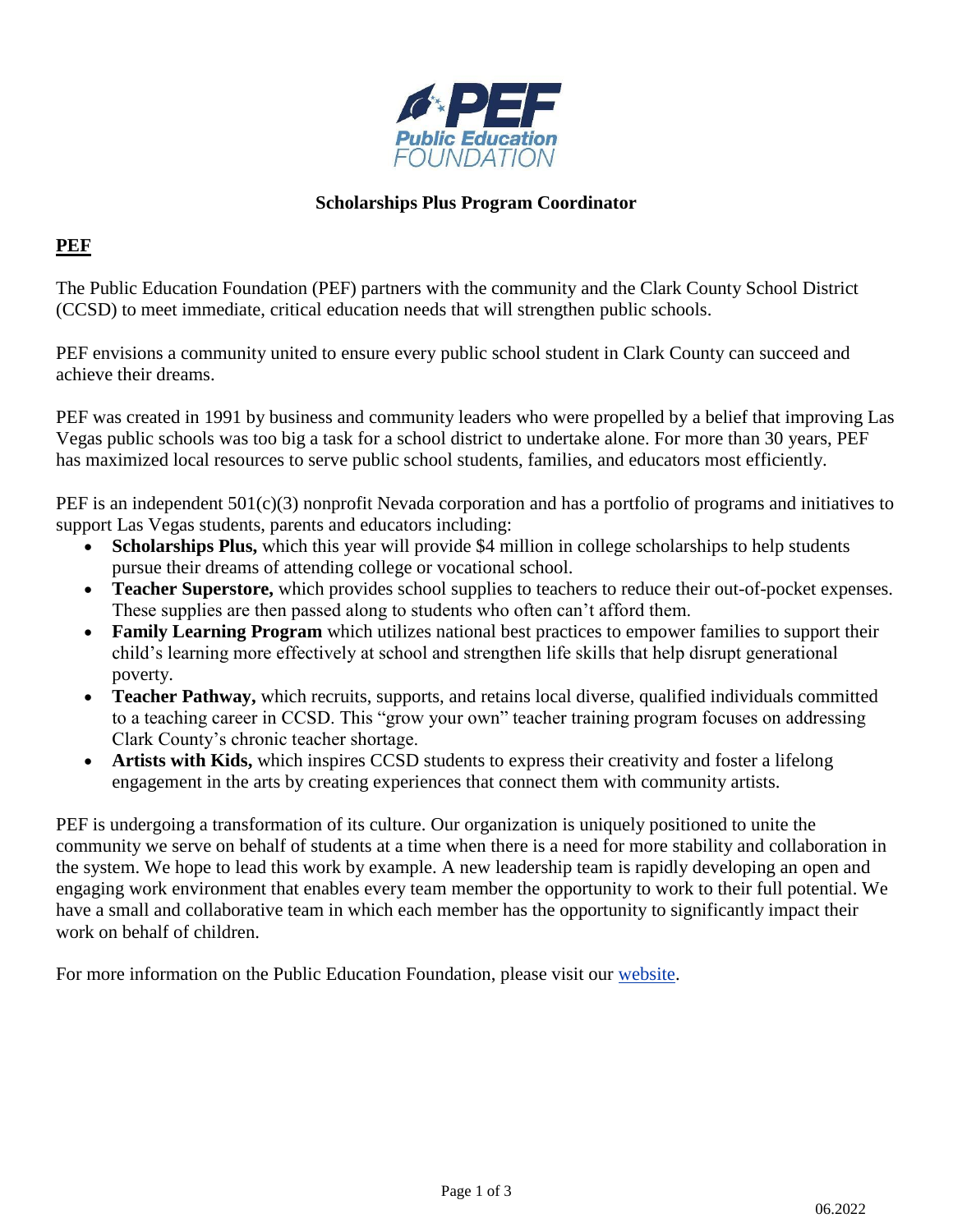# **The Position**

The Public Education Foundation (PEF) is seeking an energetic, self-motivated applicant for the position of Scholarships Plus Program Coordinator. A person successful in this role will enjoy spending the majority of their time inputting and analyzing data, managing student and donor records, and compiling statistical information. This position assumes responsibility for management of the web-based application platform, cultivating donor relationships, managing the student scholarship application and award processes, and facilitating presentations and workshops.

The candidate must be highly organized with an attention to detail that demonstrates the ability to implement systems and follow-up processes, work effectively under pressure, use independent judgment and produce a quality work product within tight time constraints.

This position is directly responsible to the Vice President of Academic Initiatives.

### **Essential Duties and Responsibilities**

The list of Essential Duties is not exhaustive and may be supplemented.

- 1. Implements, coordinates, and maintains the scholarship program, including preparation of new scholarship opportunities, maintenance and monitoring of existing scholarship opportunities and maintaining regular contact with donors and students.
- 2. Manages and maintains student and donor records in Award Management System.
- 3. Updates records as students progress through the scholarship application and payment cycles.
- 4. Manages student data in Award Management System and utilizes conditional mail merge to fulfill mailings to students.
- 5. Executes all queries and reporting for review and analysis of student data and other requested scholarship program statistical information.
- 6. Tracks communications with scholars, applicants, and donors.
- 7. Contributes to the Scholarships Plus Operational Handbook by detailing all job-related standard operating procedures.
- 8. Updates and maintains PEF's web-based scholarship application program including managing the appropriate, timely opening, closing and archiving of application periods.
- 9. Recruits committee members, coordinates their efforts and oversees the application review process.
- 10. Acts as a liaison between PEF, students and the community to provide information and resources regarding scholarship opportunities and programs.
- 11. Maintains ongoing relationships by initiating and responding to individual donors, businesses and community members when renewing or securing new scholarship donations.
- 12. Reviews existing scholarship policies and procedures and makes recommendations for implementation strategies to bring uniformity to the overall scholarship program.
- 13. Ensures scholarships are available and fully disbursed in accordance with donors' intent.
- 14. Works collaboratively with the Accounting Department when establishing and monitoring scholarship fund accounts.
- 15. Tracks and compiles statistical information regarding the impact of the program.
- 16. Plans and facilitates presentations and workshops to students and community members.
- 17. Assists in the coordination of other special events of PEF, such as the annual gala and other events as planned.